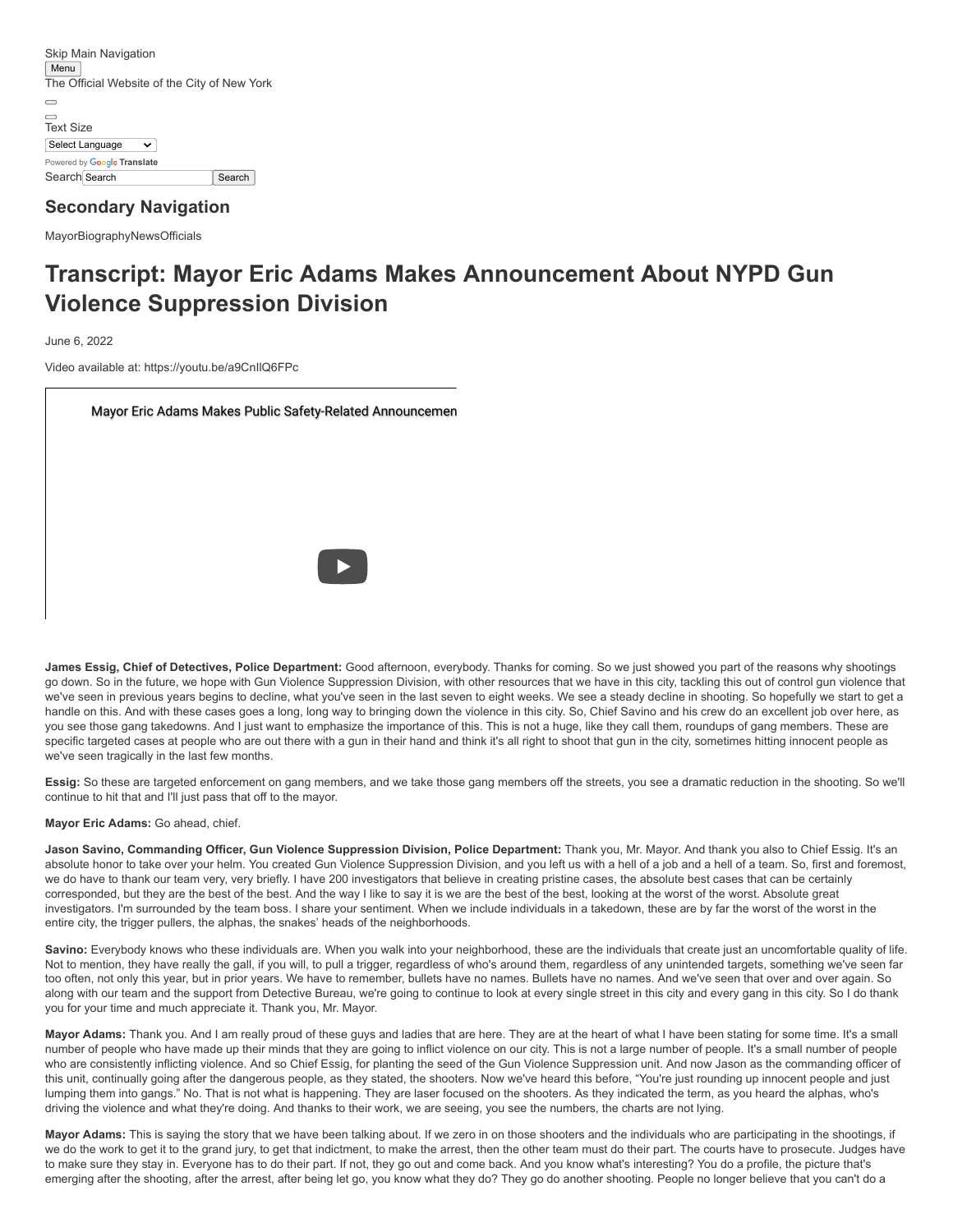shooting in the city. You do a profile on all of these individuals here. You're going to see prior gun possession, prior shootings, just coming out. No one takes criminal justice seriously anymore.

**Mayor Adams:** These bad guys no longer take them seriously. They believe our criminal justice system is a laughing stock of our entire country. We have to get serious about this because innocent people are dying. But he also, Chief, made another important point of what we are going to do and what we're doing. You take the snakes, you take the alphas. Now you have a large number of people who are there. It's only a matter of time before another alpha steps up. But we announced last week with A.T. Mitchell and the crisis management teams, we're now going to go into those communities and find those who have headless leaders and have more leaders to give them the on-ramp so that they don't continue to participate in the violence that we're seeing. Because if we don't do that, if we don't do the other part of making sure we give them an on-ramp to leave violence, then all we're going to do is continue to run after the new alphas that are popping up.

**Mayor Adams:** This is the strategic analysis that we are doing to go after crime. And in spite of the critics [inaudible], that people criticize us all the time, in spite of that, shootings are going down. Shootings are going down without violating the constitutional safeguards that we have in place. We're decreasing shootings, we're taking bad guys off the streets, and we're going to create a safe city in the process. And so I'm proud of the men and women who are part of this unit that are going after those small number of people that are driving crimes in this city. This unit, that's three main strategies of the Gun Violence Suppression Division: gun trafficking, real problem gun investigation, enhanced prosecution. When you put them together you're going to create a safer city. We know that. The only thing we didn't factor in, I'm going to say this as many times as possible until it resonates, the only thing we did not factor in; that we're going to keep letting bad guys out. None of us factor this in.

Mayor Adams: It was unimaginable to us that we would do these cases after a year, take them down. And by the time we get back to patrol, we're seeing them back on the streets. You guys gotta start writing about this. Just can't continue. It can't continue. And in spite of that, in spite of the naysayers, in spite of the attacks, in spite of the tweets, in spite of letting them out, these guys are still doing the job every day, going out there investigating, taking these bad guys off the street. And we cannot thank them enough for what they're doing. Precision policing works. It works. Precision policing, not a wide net taking up anyone who happens to be affiliated with these guys. No. This team they're going after the shooters, the trigger pullers, the drivers of violence and we just need help. It's not a hard thing to ask for. We need help.

**Mayor Adams:** They're placing themselves in harm's way. We need help to stop dangerous people from coming on our streets. We're going to continue to do so. We will do our job. Now we need everyone else to do their job. We're open to any questions you may have from the chiefs, that's here.

#### **Question:** One, Mr. Mayor?

#### **Mayor Adams:** Yes.

**Question:** These men we see here, are they in custody? Are they convicted? Are they just suspects? And also looking at every single one of these pictures, is the city you're leading failing young men of color?

Savino: I'll answer the first portion of your question. As far as these individuals are concerned, like we stated earlier, we're talking about individuals that are true trigger pullers. Quite often, more than once. The vast majority are stolen. We did have cooperation with the DAs in regards to these individuals. But like Mr. Mayor said, leading up to these takedowns, a lot of these individuals had three, four, sometimes five gun arrests. So once we incorporate them into the takedowns, they usually stay in. But for the most part, they have that record behind them and it leads to really an empowerment of sorts. I call it criminality without consequence. So that's something we just... When we have our takedowns, with the cooperation of the DAs, generally speaking, people stay in. But leading up to it, I think that's where there's a lot of room for improvement.

#### [Crosstalk]

Mayor Adams: No, no. Let me finish. No, because that's such an important question. Yes. Yes. We're failing men of color. We're failing communities that have been denied with inequalities for years. I bet you, if you do a profile of these men that are here, you will find many of them are dyslexic, mental health issues, homelessness, fell out of school. I bet you, 90 percent of them don't have a high school diploma or equivalency diploma. I bet you. And why aren't we catching them before they become shooters? Because by the time this arrest is made, we've already failed. It's already done. It's a wrap, and there's a pipeline waiting to fill it. So yes, we have failed. And that is what we're fighting against, to stop that failure. But we have to do intervention and prevention. The police officer's job is not to find out what is a psychological profile, if the person has other issues at home, that's our job as a city. Their job is to take dangerous people off the street. My job and the job of my agencies is to prevent people from being dangerous. And that is the partnership we created.

**Question:** Mr. Mayor, looking at these cases, they're a year or two, three years old. What would you attribute the last seven to eight weeks decrease on? Why are we seeing success as of late?

**Mayor Adams:** The unit that everyone criticized me for is called Neighborhood Safety Team. Everyone said, "No, not do it. Don't do it, Eric." But you know me, being a former cop, I'm used to people yelling at me, screaming at me, spitting at me, saying what I shouldn't do. I'm focused. I knew we were doing the right thing. We have an excellent compliment to what they're doing. Our Neighborhood Safety Team. We took 3,000 guns off the street. You know how many guns that is? 3,000 guns off the street. Our Neighborhood Safety Teams are doing it. So when you combine our Neighborhood Safety Teams, when you combine the everyday patrol that officers are doing, and when you combine the fact that they are saying, when I speak to the officers on the street, they say, "We have a mayor that understands the job, supporting us doing our job and is not going to leave us out there for doing the job.

**Mayor Adams:** So it's a combined effort of the men and women who are police officers. They want to go after bad guys. That's why you take this job. And that's what we're doing. And we are going to continue to do so to take dangerous people off our streets.

Question: If I could follow up real quick, 3,000 guns at this point in the year is about on track where we were last year without Neighborhood Safety Teams. So what case can you make to say they are making a difference right now?

**Mayor Adams:** Well, number one, shootings are going down. We are dealing with, in 2020, it was a different city. COVID, 2019 lockdown. We're dealing with a different city. And so in combination to taking the guns off the streets and the combination to arrest or increase for dangerous felonies are increased, when you look at the combined efforts, we have made historical changes in how we're doing public safety in the city.

**Question:** I had a couple of questions I wanted to ask. First was how many of these gang takedowns have we done so far this year? And the second was about this Supreme Court ruling that might overturn or might change the rules on the Second Amendment and cause people to carry more weapons. What conversations have you folks had, the mayor's office, the NYPD, any other law enforcement agencies in the area? What have you done to get ready for that possibility?

**Mayor Adams:** Yes. And Chief will talk about the number of cases. I spoke with our counsel today, Brendan McGuire, and we are going to communicate with cities across America. We're going to look at the ruling because the ruling could be on several different levels. We're going to look at the ruling and see what powers we have and what are we going to need from our federal lawmakers to put laws in place that could prevent the Supreme Court ruling from impacting our cities. And so we want to build up a task force across the country: Atlanta, Chicago, Detroit, St. Louis, New York, San Francisco, all of these places that are dealing with violence. And we want to put our legal minds together, come up with some real legislation on the federal level, our state level, and our city levels to get prepared for this.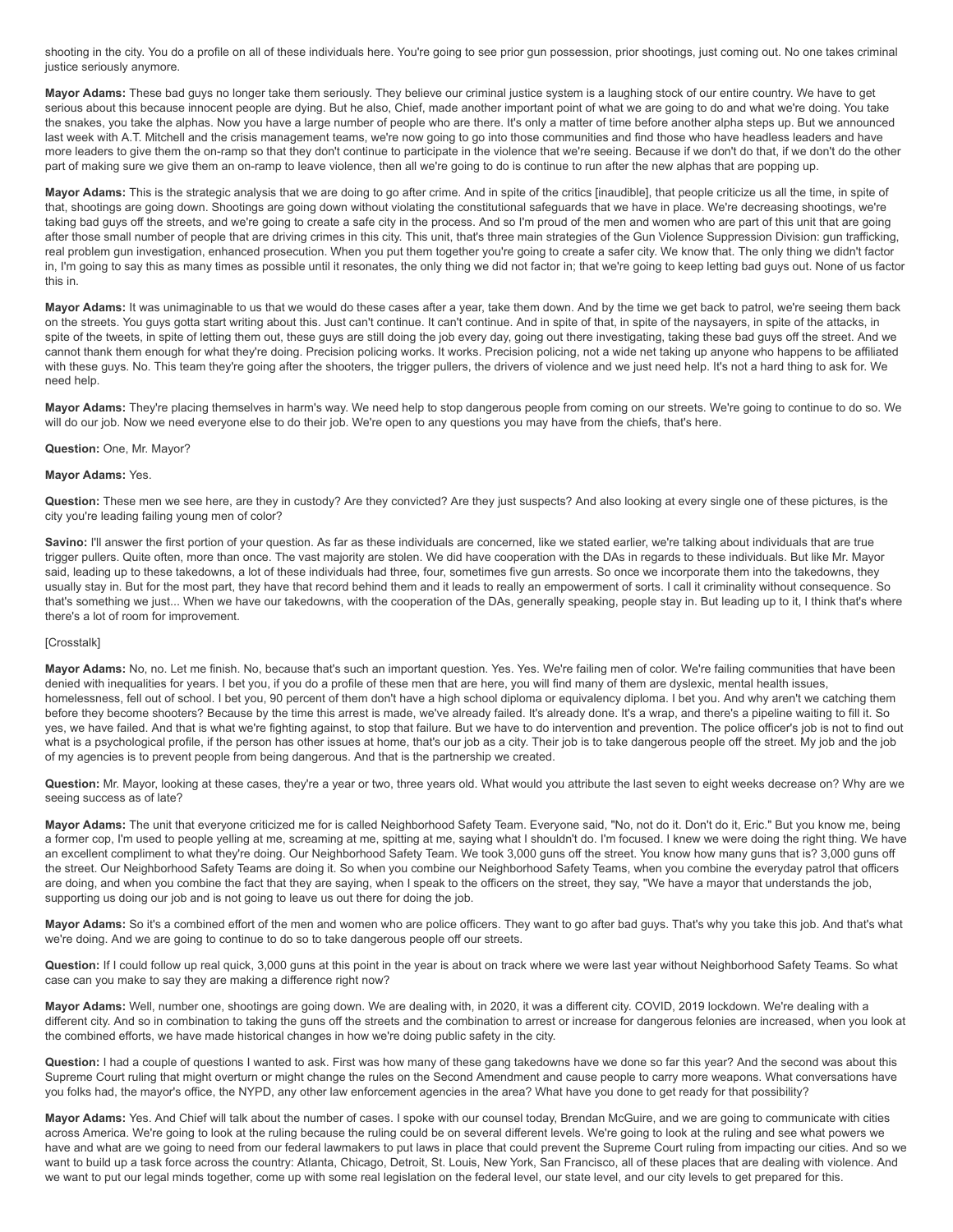**Mayor Adams:** People hear of this right to carry. You should focus on it. If this right to carry, this keeps me up at night. If this right to carry goes through the Supreme Court and becomes the law of the land, can you imagine being on the 4 train with someone having a 9mm exposed? Everyone on the train is carrying? This is not the wild, wild west. And this law is frightening to think that we are even thinking about that and what they did in Atlanta and what they doing. This fixation with guns is really, even in the midst of Florida, in the midst of Texas, in the midst of all of these shootings, we're still even considering this. Those laws prevent these types of shootings from taking place. So it's a real concern and we need to talk about it more.

**Question:** How would that change policing in this country and this city and would that undo all of these initiatives that you have been putting into place you [inaudible]?

**Mayor Adams:** And we don't know the limitation. I don't know if they're going to go as far as to say, "Even if you have a prior felony conviction for a gun arrest, you could still carry." We don't know if they're going to go as far as to say, "There could be no background checks. There could be no limitation." We restrict carry permits here. It's very difficult to get a carry permit. One could get, with the right credentials, can get a target permit. But if you're saying that it is illegal, unlawful for us to restrict carry permits and any other permits, this is going to be a real mess to police. And we don't know how far they're going to go.

Mayor Adams: And so, I mean, we can't impact the decisions of the Supreme Court, but we are hoping that if a loud enough voice is heard, which I don't think is loud enough. I think people are really missing this opportunity to say to the Supreme Court. "This is not what the people of the country want." I think we're being too silent on an issue that could drastically impact public safety in this country.

#### **Question:** He was asking about the gangs.

**Essig:** Yeah, on average, we have about 150 long term investigations within the Detective Bureau each year of which, they run the gamut. Gun trafficking cases, sex trafficking cases, grand larceny cases. There's about 35 to 50 active investigations, gang investigations, that we look at. Some come to fruition. Some don't. This year there's been 16 taken down throughout the city. Some like this are quite big. Some are two, three, four people involving two quick shootings. We are looking to take that shooter off the street as quick as possible.

## [...]

**Question:** Thank you. Mr. Mayor, you've spoken a lot today about judges not keeping people incarcerated, suspects coming back out onto the streets. I know you asked Albany legislatures this session to set a dangerous standard in the bail law. That obviously didn't come to pass. Can you speak a little bit, what do you think that will mean for public safety and the city and what plan B is now that that standard has not been set to the bail law?

**Mayor Adams:** Well, plan B is what plan A was. We're going to do our job. I am not in control of judges. I'm not in control of the state lawmakers. I'm not in control of the City Council. My job is to present the case based on what I'm hearing from my law enforcement communities and present it to them and hope that they will see the expertise and make laws based on the case we present. We made some victories in Albany around public safety. We would have liked to receive more, like the dangerousness standard. That's so important. You have one of these guys that come in front of you or someone is arrested nine times. I think the judge should make the determination, this person presents an imminent threat to the city. I'm hoping that they reexamine that in their next legislative cycle, because we have to close some of those loopholes that are dealing with public safety, as the governor presented her 10 bills that I think are important including microstamping.

Mayor Adams: Sometimes I just feel, with some lawmakers, that they're just not dealing in the reality. Idealism can't displace realism. And when I had some of these conversations, I've had lawmakers say to me that young people are carrying guns because they feel unsafe. And so it should be understandable that they're carrying guns. No, no, it's not understandable. And so if that's the philosophy up there, I heard a lawmaker say that if you want to deal with the Rikers issue, just let everybody out. I mean, where's the reality here? That is not what New Yorkers want. And so we're hoping that they listen to what we have been saying to make our city the safe city that we deserve.

**Question:** One quick follow up. It's on kind of a related topic. We're hearing that your sister, when she arrived in town yesterday, witnessed some sort of…

**Mayor Adams:** No. Here's what happened yesterday. Here's what happened yesterday. A family member was at the ferry and we were going to pick her up. I was enroute to pick her up. And while she was waiting, three men walked in with hoodies on, and yesterday was very hot, and they had hoodies on, and she overheard one of them state something to the tune of, "Don't shoot until you get inside." She called me. I said, "Immediately call 911," and I got on the phone and called 911 to make sure they got the call. When we got to the ferry, my security team and I went to the boats and said, "Don't let the boats move out." Police responded and did a canvas of the area. And now they're going to continue the investigation.

**Mayor Adams:** But I want to thank my family members because they listened. See something, say something, do something. Nothing would have been worse if someone would have gotten on that boat and something would've happened to innocent people. And that's what we encourage New Yorkers to do. And I feel great to know that at Thanksgiving, when I've drilled it in the heads of my family members, they did that.

**Moderator:** Just before we go to off-topic, I know you wanted to say something to the investigators from here. And the case detective all of these cases are lined up at the table. And I know you had a message for them that you mention.

**Mayor Adams:** We just want to say thank you. Superheroes don't have S on their chest. They have shields on their waist or on their uniforms. These are everyday heroes. People talk about the superheroes. These are real heroes that save lives. They will save lives because of taking down these dangerous people. And just on behalf of the people of the city of New York, we thank you. Thank you for your job. And I'm not going to send you in harm's way and leave you out there. I'm going to send you to keep our city safe and I will be with you as we accomplish that task. We're going to turn around this city and I'm confident of that because of the men and women who are doing this job. Thank you very much.

### **Question:** Mr. Mayor?

**Mayor Adams:** Yes, sir.

**Question:** [Inaudible] Supreme Court decision. Is there a contingency plan the city has for any immediate decision to combat this before lawmakers can join on board or not?

**Mayor Adams:** That's what we need Brendan to do. I need my counsel to communicate with our court counsel, communicate and coordinate with the attorneys across the country. And there's a multi-layer plan. The federal government could put in place laws. The states can do what they have to do, but really it depends on, as I learned this morning, it depends on what the ruling is and how expansive the ruling is going to be. If the Supreme Court still allows the local municipality to make the decisions based on that ruling, that would make it a little easier for us. But if it's just an open-ended that it's unconstitutional to deny someone to carry a weapon, that's some scary stuff.

**Question:** Mr. Mayor, first, I just wanted to clarify on your family member. Can you say which ferry terminal this was?

**Mayor Adams:** Yeah, the 39th Street and 12th Avenue.